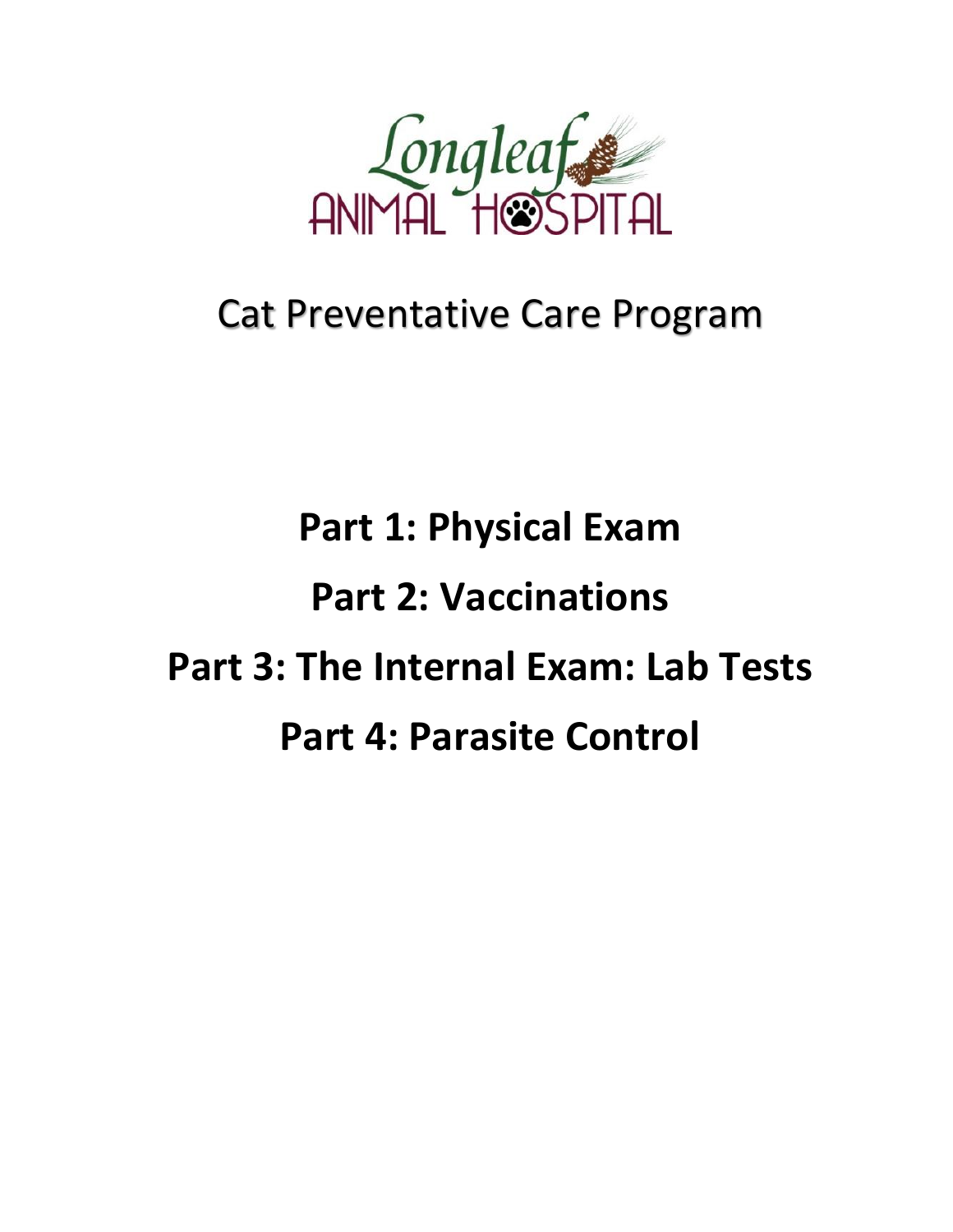

## **PREVENTATIVE CARE PROGRAM FOR YOUR CAT**

Since our inception in April 2016, Longleaf Animal Hospital has strived to provide the best medical care for your cat. In alignment with this goal, we would like to turn our focus now and for years to come to our preventative health program that keeps your family member happy, active, and vital! Our preventative program can be broken down into four (4) but equally important parts:

- 1. Physical exam
- 2. Vaccinations
- 3. The Internal Exam: Lab tests
- 4. Parasite Control

Vaccinations and parasite control prevent disease from ever hurting our pets. Physical exams and Lab tests can help us to detect any problems early before symptoms are noticed. This can allow us the potential to make simple changes that can prevent severe conditions or emergency visits in the future.

This handout is meant for quick resource. Websites have been included if you are interested in more indepth information about the recommendations.

- 1. **Physical exam** is the first step.
	- a. Veterinarians use all their senses to detect any abnormalities in your family member by examining your cat from nose to tail (eyes, nose, ears, teeth, heart, lungs, abdomen, muscle, bones, lymph nodes, haircoat/skin etc.).
		- i. Sight
			- 1. Example:
				- a. General attitude?
				- b. How do they carry themselves? Ear position? Body Language? Tail position?
				- c. How do they interaction with everyone in the room?
				- d. Fat or thin?
		- ii. Hearing
			- 1. Example:
				- a. Can you hear the cat breath? What does cough sound like? How many times did they sneeze or cough?
				- b. Use of stethoscope to hear heart, lungs, and gut sounds
				- c. Does their purr or meow sound normal?
		- iii. Touch
			- 1. Abdomen feels normal? Sensitive to touch?
			- 2. Any lumps or bumps?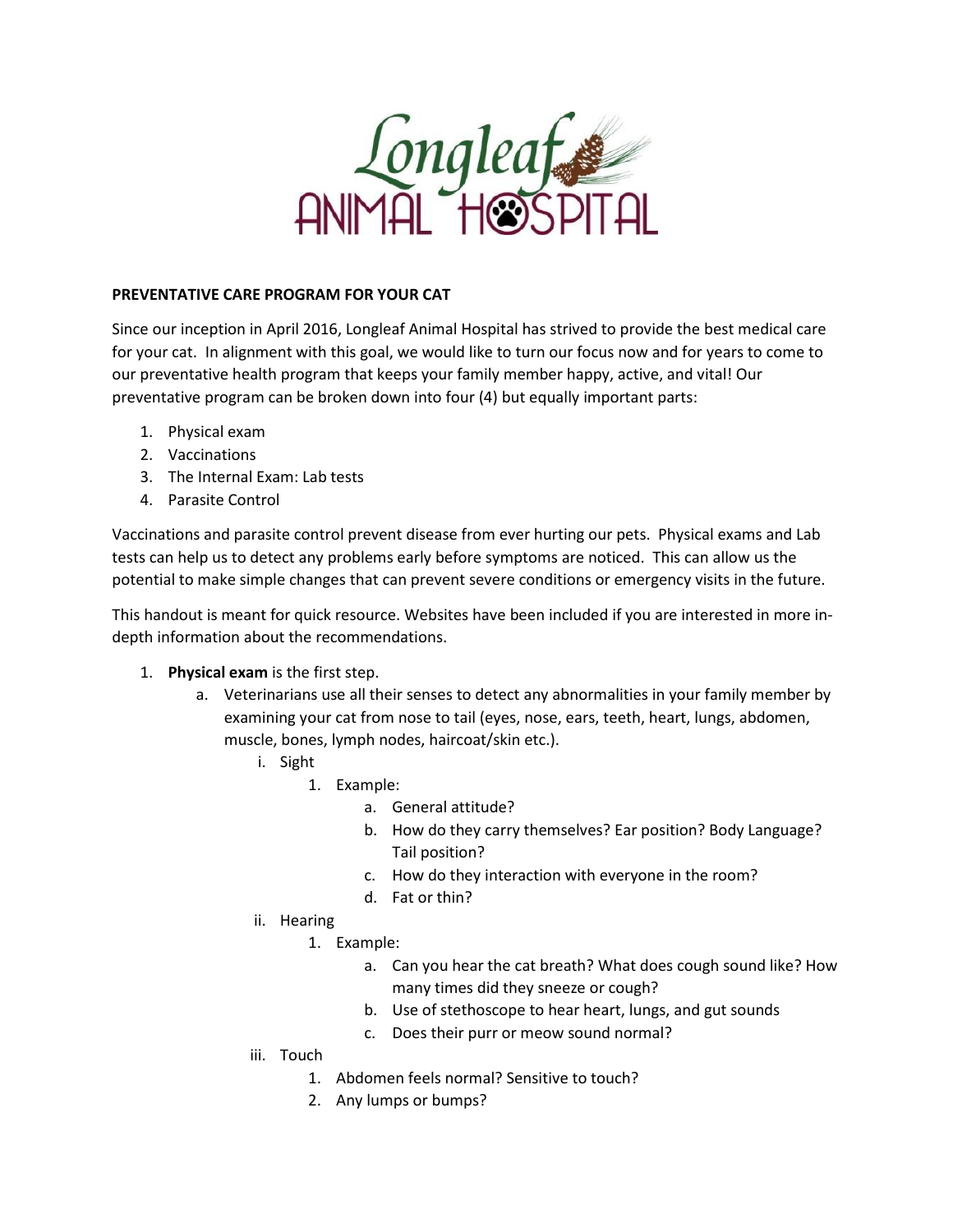- 3. Any swelling or wounds?
- 4. Haircoat texture and skin feel normal? Feel scabs?
- 5. Fat or thin?
- iv. Smell
	- 1. Bad breath? Diabetes, kidney disease, and dental disease have a distinct smell
	- 2. Bad body odor? Ears and skin diseases can be suspected as soon as you walk in an exam room by the smell
- b. Any abnormalities detected on physical exam can help us develop an individual plan which may include more specific diagnostic tests to identify the disease or injury
- c. Annual examination is the minimum recommended frequency. Depending on your cat's health status, we may recommend more frequent visits to detect changes in health status quicker
- 2. Lifestyle Appropriate **Vaccine Protocol**
	- a. 2013 Association of Feline Practitioners Guidelines <https://catvets.com/guidelines/practice-guidelines/feline-vaccination-guidelines>
	- b. Vaccination for Panleukopenia and Rabies have greatly reduced the occurrence of these fatal diseases. Vaccinations continue to be important, but research continues to support that some of these vaccinations have longer lasting immunity than we originally thought. We are instituting a revised vaccination protocol which is included in this handout **\*\* SEE APPENDIX**
	- c. Core vaccines are recommended for every cat
		- i. Rabies is REQUIRED BY LAW!
	- d. Non-Core vaccines are recommended for do at risk for contracting a specific disease based on your cat's age, lifestyle, and where you live
- 3. "The internal exam**: Laboratory testing for deadly viruses, parasites, and general health**"
	- a. Not all diseases can be detected with a physical exam. These are silent, but deadly diseases. Your cat may be acting completely normal at home.
	- b. Feline Leukemia Virus **(FeLV)** and Feline Immunodeficiency Virus **(FIV)** testing
		- i. Once contracted these viruses are a "life sentence" for a cat. They remain infected for their lifetime and will continually deal with the effects of these diseases
		- ii. Both viruses cause suppression of the immune system which can mean a lifetime of poor health and even death
		- iii. These are cat only diseases that are transmitted from their mother, bites, mating, and close living quarters
		- iv. Who should be tested?
			- 1. Any cats about to be adopted or introduced into a new household
			- 2. Any cats 30 days after recent exposure such as bite wound or abscess
			- 3. Any cats about to be vaccinated for FeLV
			- 4. Any sick cats with signs consistent of these diseases, regardless age, previous negative status and vaccination status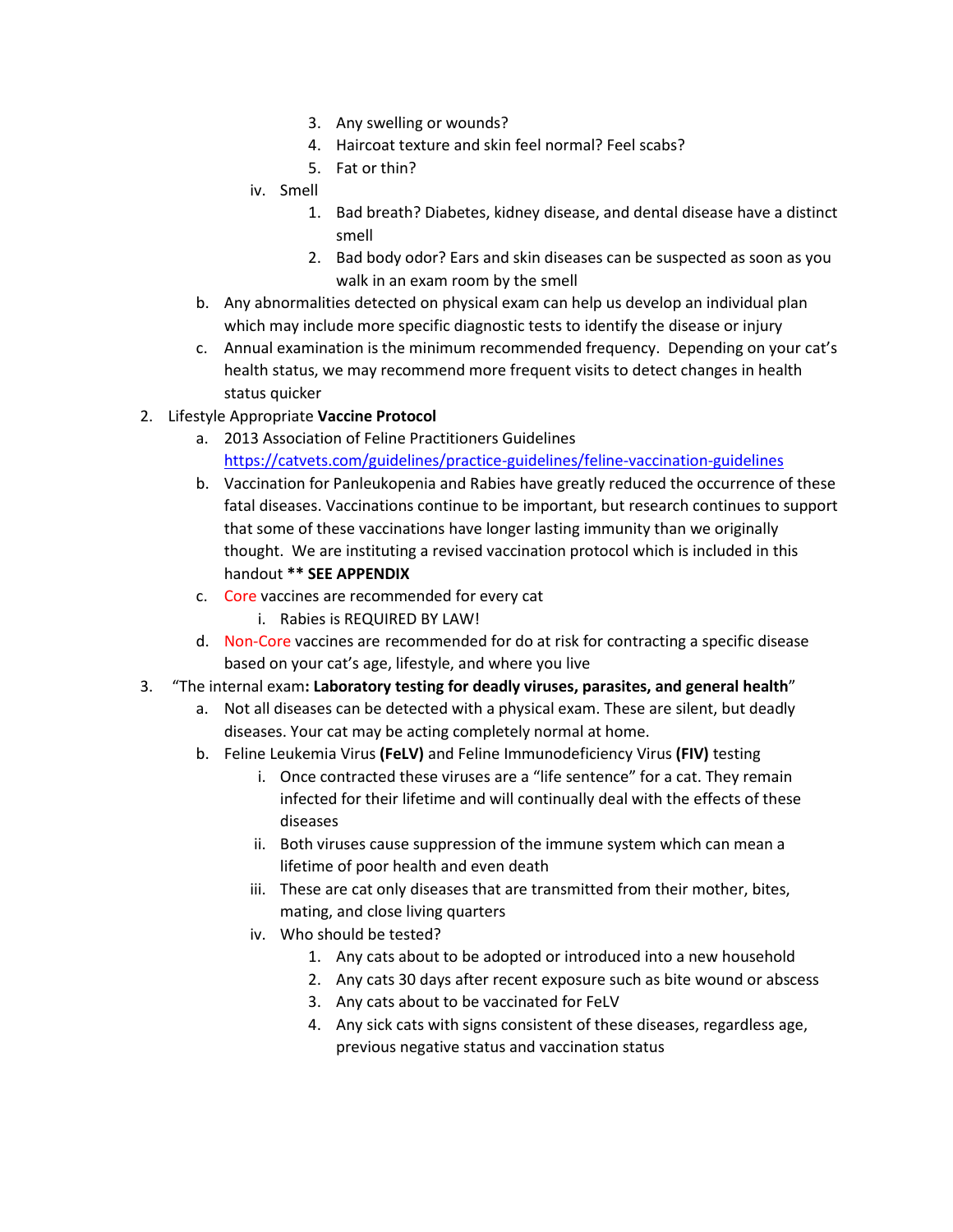- v. American Association of Feline Practitioner Retrovirus Guidelines [https://catvets.com/public/PDFs/PracticeGuidelines/RetrovirusGLS-](https://catvets.com/public/PDFs/PracticeGuidelines/RetrovirusGLS-Summary.pdf)[Summary.pdf](https://catvets.com/public/PDFs/PracticeGuidelines/RetrovirusGLS-Summary.pdf)
- c. **Fecal exam** is recommended annually to check stool for intestinal parasites
	- i. Parasites will cause disease in your cat but certain parasites such as roundworms and hookworms can cause serious diseases such as blindness and skin conditions in us too!
	- ii. Companion Animal Parasite Counci[l https://capcvet.org/guidelines/general](https://capcvet.org/guidelines/general-guidelines/)[guidelines/](https://capcvet.org/guidelines/general-guidelines/)
- d. Age appropriate **bloodwork and urine tests**
	- i. The physical exam is very useful for determining many abnormalities, but it will not detect subtle, internal changes.
	- ii. Early detection can give us more time to intervene and change outcomes and it can also prevent emergencies.
	- iii. These tests are helpful in identifying common diseases early like kidney disease, diabetes, and thyroid conditions as well evaluate the condition of the circulatory and immune system
	- iv. These tests are very helpful in completing the picture of your beloved family member's health status.
	- v. Longleaf Animal Hospital offers a special discount on these preventative diagnostics.
- 4. **Parasite control** is another important part of a preventative care because parasites can cause serious diseases themselves as well as transmit disease
	- a. Flea, tick, intestinal parasite, ear mite, and heartworm medications
		- i. Deciding what products are right for your cat is a discussion needed with your veterinarian based on your cat's health status and lifestyle.
	- b. Companion Animal Parasite Counci[l https://capcvet.org/](https://capcvet.org/)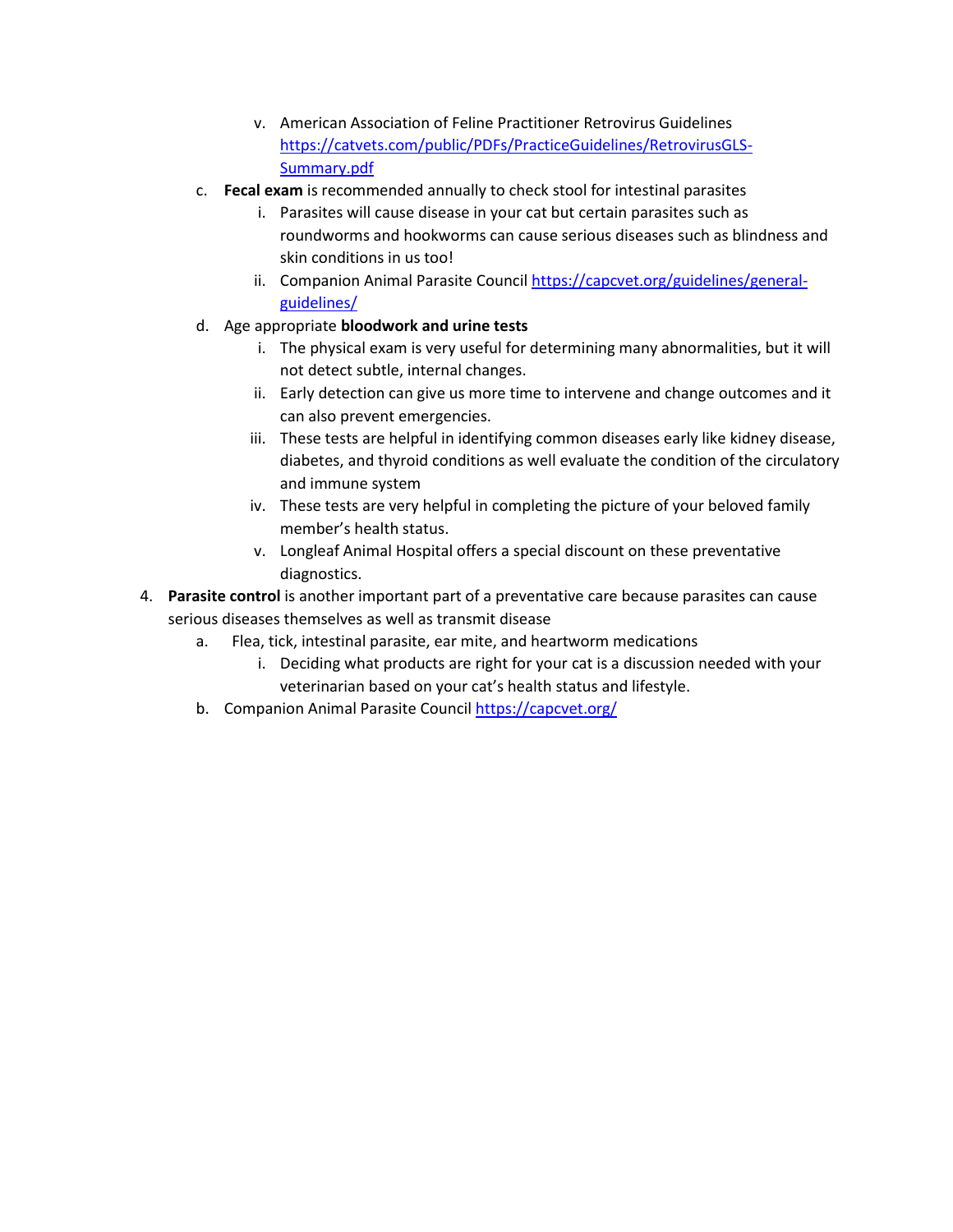General resources:

- 1. For all your after-hour questions and emergencies, call Small Animal Emergency Services
	- a. "When we are closed, they are open!"
	- b. Phone: 910-246-0405
	- c. 5901 US Highway 1 North, Vass, NC
	- d. Website[: http://www.saesnc.org/](http://www.saesnc.org/)
- 2. ASPCA pet poison control
	- a. Great resource to quickly answer: "Is this poisonous or not?"
	- b. Staffed 24 hours a day/7 day a week by toxicologists
	- c. <https://www.aspca.org/pet-care/animal-poison-control>
	- d. 1-888-426-4435
	- e. One time \$65 consultation fee unless you have Home Again Microchip then it is FREE!
- 3. Veterinary Partner Website is a great general resource on everything to do with veterinary medicine written for owners <https://veterinarypartner.vin.com/> that is trusted by veterinarians
- 4. On our website, [www.longleafanimalhospital.com,](http://www.longleafanimalhospital.com/) you can find links to:
	- a. Our on-line pharmacy, Vetsource, through the Home Delivery button at the bottom left of our home page
	- b. Here under client center, you will find ways to connect with us electronically by signing up for Petly where you can request appointments and prescriptions on line, send a message, and view your pet's medical history yourself.
- 5. Two great websites for everything cat including health and behavior!
	- a. Ohio State Indoor Cat Initiative<https://indoorpet.osu.edu/cats>
	- b. American Association of Feline Practitioners [https://catfriendly.com/keep-your-cat](https://catfriendly.com/keep-your-cat-healthy/cat-friendly-practice/)[healthy/cat-friendly-practice/](https://catfriendly.com/keep-your-cat-healthy/cat-friendly-practice/)